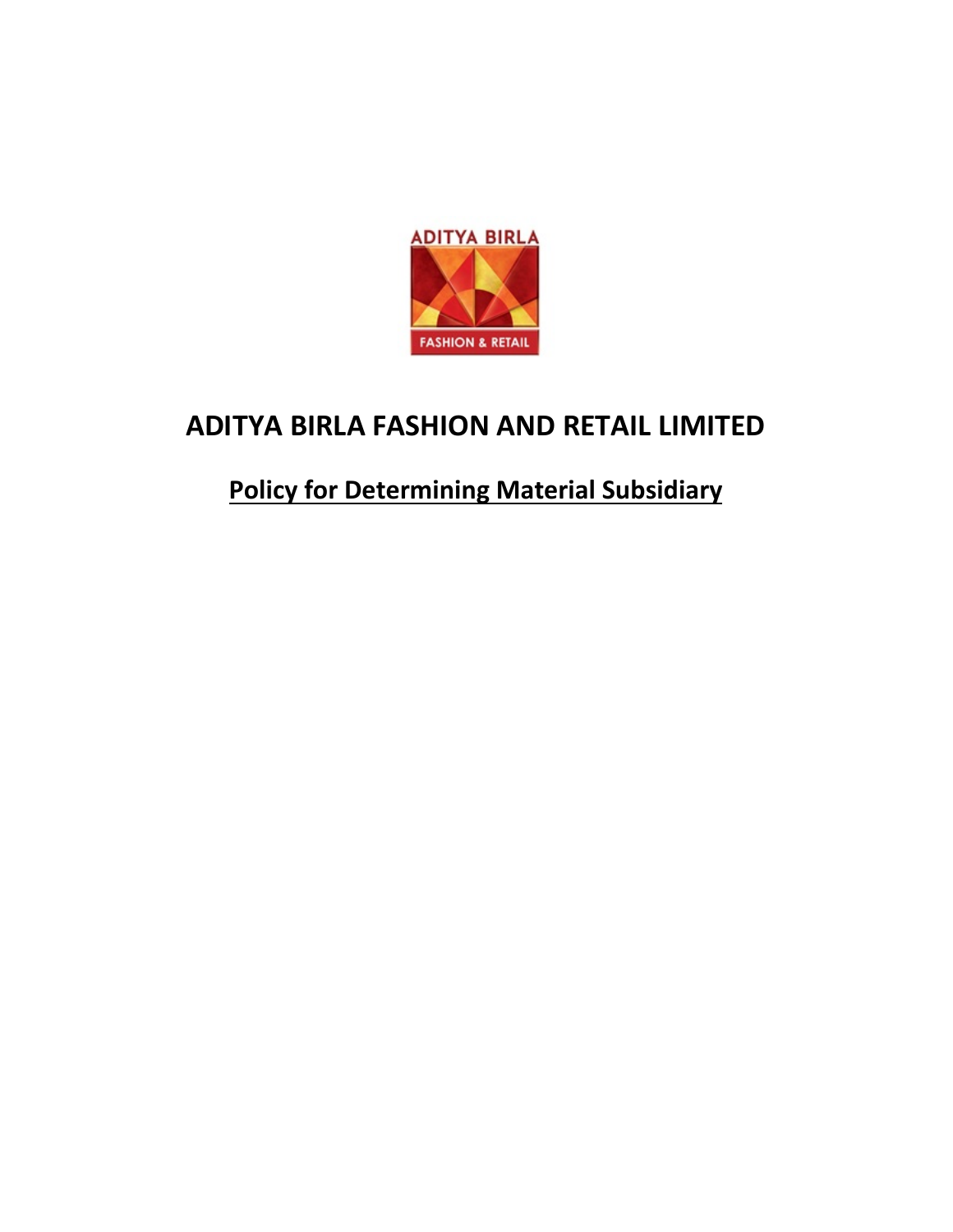### **1. INTRODUCTION AND PURPOSE**

The Board of Directors of Aditya Birla Fashion and Retail Limited *("the Company")* has adopted the policy for determining material subsidiaries vide its resolution dated July 26, 2019, to provide a governance framework for such material subsidiaries.

The Policy is framed in accordance with the requirements of Regulation  $16(1)(c)$  of the Securities and Exchange Board of India (Listing Obligations and Disclosure Requirements) Regulations, 2015 *("SEBI Listing Regulations")* (including any amendments thereof).

#### **2. DEFINITIONS**

- i. **"Board of Directors"** or **"Board"** means the Board of Directors of the Company, as constituted from time to time.
- ii. **"Policy"** means this Policy, as amended from time to time.
- iii. **"Subsidiary"** shall mean a subsidiary as defined under the Companies Act, 2013 and Rules *("Act")* made thereunder.
- iv. **"Material Subsidiary"** shall mean a subsidiary, whose income or net worth exceeds 10% (ten) percent of the consolidated income or net worth respectively, of the listed entity and its subsidiaries in the immediately preceding accounting year.

Any other term not defined herein shall have the same meaning as defined in the Companies Act, 2013, the SEBI Listing Regulations, or any other applicable law or regulation.

#### **3. POLICY**

The Company, without passing a special resolution in its General Meeting, shall not:-

- i. Dispose off shares in its material subsidiary resulting in reduction of its shareholding (either on its own or together with other subsidiaries) to less than 50% (fifty) or;
- ii. Cease the exercise of control over the subsidiary
- iii. Sell, dispose and lease any of its assets amounting to more than 20% (twenty) of the assets of the material subsidiary on an aggregate basis during a financial year.

#### **Except:**

- a) in cases where such divestment is made under a scheme of arrangement duly approved by a Court/ Tribunal, or;
- b) under a resolution plan duly approved under section 31 of the Insolvency Code and such an event is disclosed to the recognized stock exchanges within one day of the resolution plan being approved.